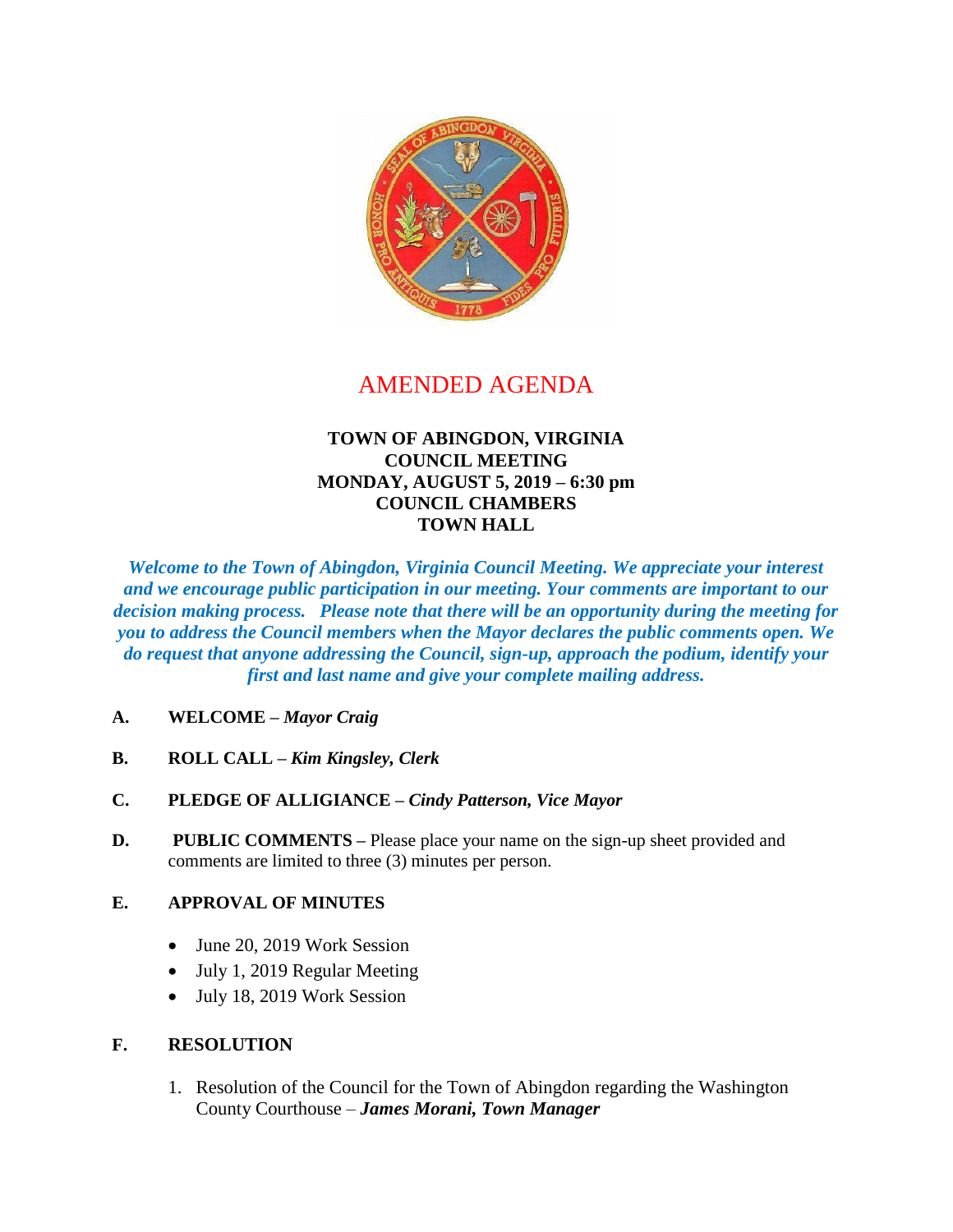- **G. PETITIONS, PUBLIC HEARINGS AND FIRST READING OF ORDINANCES None**
- **H. SECOND READINGS - None**

#### **I. CONSIDERATION OF BIDS**

**1. Consideration of bids for one (1) New/Unused 20220 Kenworth T370 Chassis with Reynolds 12' Dump Body Truck for Wolf Creek Waste Reclamation Facility –** *Sarita Moore, Director of Wastewater Operations*

## **J. REPORTS FROM THE TOWN MANAGER**

- 1. Presentation regarding new bus route(s) serving Town of Abingdon by Mountain Lynx Transit (formerly District Three Governmental Cooperative) – *David Richardson and Molly Steffey*
- *2.* Presentation regarding updated funding strategy for The Meadows Sports Complex and Infrastructure – *David Rose with Davenport & Company*
- 3. Consideration of request from Sustain Abingdon Committee to remove an appointed voting member – *James Morani, Town Manager*

## **K. OLD BUSINESS - MATTERS NOT ON THE AGENDA**

## **L. COUNCIL MEMBER REPORTS**

#### **M. APPOINTMENTS TO BOARDS AND COMMITTEES**

#### 1. **Economic Development Authority -**

Appointment to fill the expired term of John Mahaffey, who is ineligible to serve an additional term.

Appointment to fill the expired term of Laura L. Blevins, who is ineligible to serve an additional term.

#### 2. **Sinking Spring Cemetery Committee** -

Appointment to fill expired term of Wayne Miller, who is ineligible to serve an additional term.

*If Council so desires, Closed Session pursuant to the Code of Virginia, 1950, as amended, Section 2.2-3711(A)(1) for the purpose of considering applications for appointment for position on Economic Development Authority and/or Sinking Spring Cemetery Committee.*